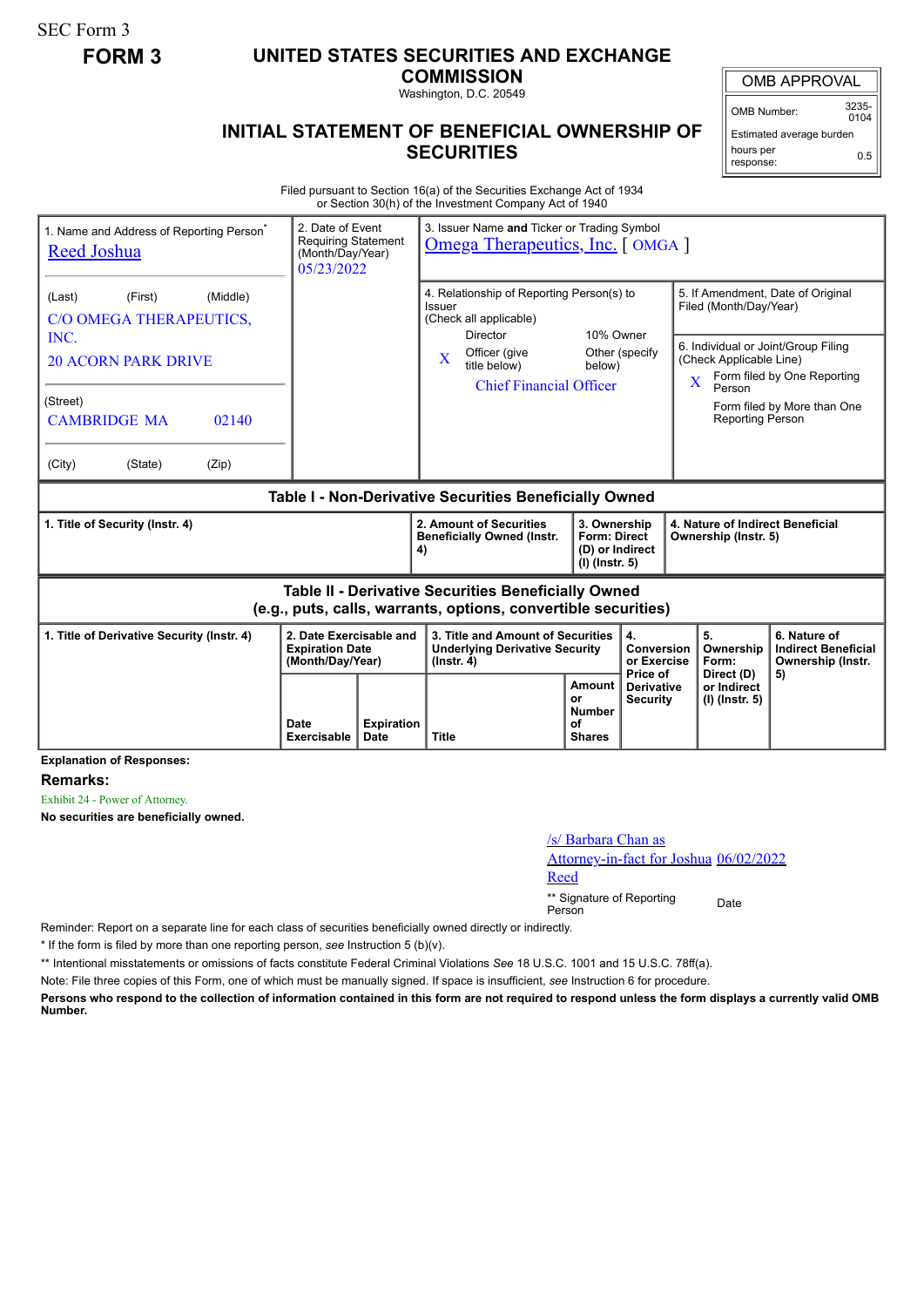### POWER OF ATTORNEY

 With respect to holdings of and transactions in securities issued by Omega Therapeutics, Inc. (the "Company"), the undersigned hereby constitutes and appoints the individuals named on Schedule A attached hereto and as may be amended from time to time, or any of them signing singly, with full power of substitution and resubstitution, to act as the undersigned's true and lawful attorney-in-fact to:

- 1. prepare, execute in the undersigned's name and on the undersigned's behalf, and submit to the United States Securities and Exchange Commission (the "SEC") a Form ID, including amendments thereto, and any other documents necessary or appropriate to obtain and/or regenerate codes and passwords enabling the undersigned to make electronic filings with the SEC of reports required by Section 16(a) of the Securities Exchange Act of 1934, as amended, or any rule or regulation of the SEC;
- 2. execute for and on behalf of the undersigned, Forms 3, 4, and 5 in accordance with Section 16 of the Securities Exchange Act of 1934, as amended, and the rules thereunder;
- 3. do and perform any and all acts for and on behalf of the undersigned which may be necessary or desirable to complete and execute any such Form 3, 4, or 5, complete and execute any amendment or amendments thereto, and timely file such form with the SEC and any stock exchange or similar authority; and
- 4. take any other action of any type whatsoever in connection with the foregoing which, in the opinion of such attorney-in-fact, may be of benefit to, in the best interest of, or legally required by, the undersigned, it being understood that the documents executed by such attorney-in-fact on behalf of the undersigned pursuant to this Power of Attorney shall be in such form and shall contain such terms and conditions as such attorney-in-fact may approve in such attorney-in-fact's discretion.

 The undersigned hereby grants to each such attorney-in-fact full power and authority to do and perform any and every act and thing whatsoever requisite, necessary, or proper to be done in the exercise of any of the rights and powers herein granted, as fully to all intents and purposes as the undersigned might or could do if personally present, with full power of substitution and resubstitution or revocation, hereby ratifying and confirming all that such attorney-in-fact, or such attorneys-in-fact substitute or substitutes, shall lawfully do or cause to be done by virtue of this Power of Attorney and the rights and powers herein granted.

 The undersigned acknowledges that the foregoing attorneys-in-fact, in serving in such capacity at the request of the undersigned, are not assuming, nor is the Company assuming, any of the undersigned's responsibilities to comply with Section 16 of the Securities Exchange Act of 1934, as amended.

 This Power of Attorney shall remain in full force and effect until the undersigned is no longer required to file Forms 3, 4, and 5 with respect to the undersigned's holdings of and transactions in securities issued by the Company, unless earlier revoked by the undersigned in a signed writing delivered to the foregoing attorneys-in-fact.

 IN WITNESS WHEREOF, the undersigned has caused this Power of Attorney to be executed as of this 31st day of May, 2022.

> Signature: /s/ Joshua Reed -------------------- Print Name: Joshua Reed

### Schedule A

 Individuals Appointed as Attorney-in-Fact with Full Power of Substitution and Resubstitution